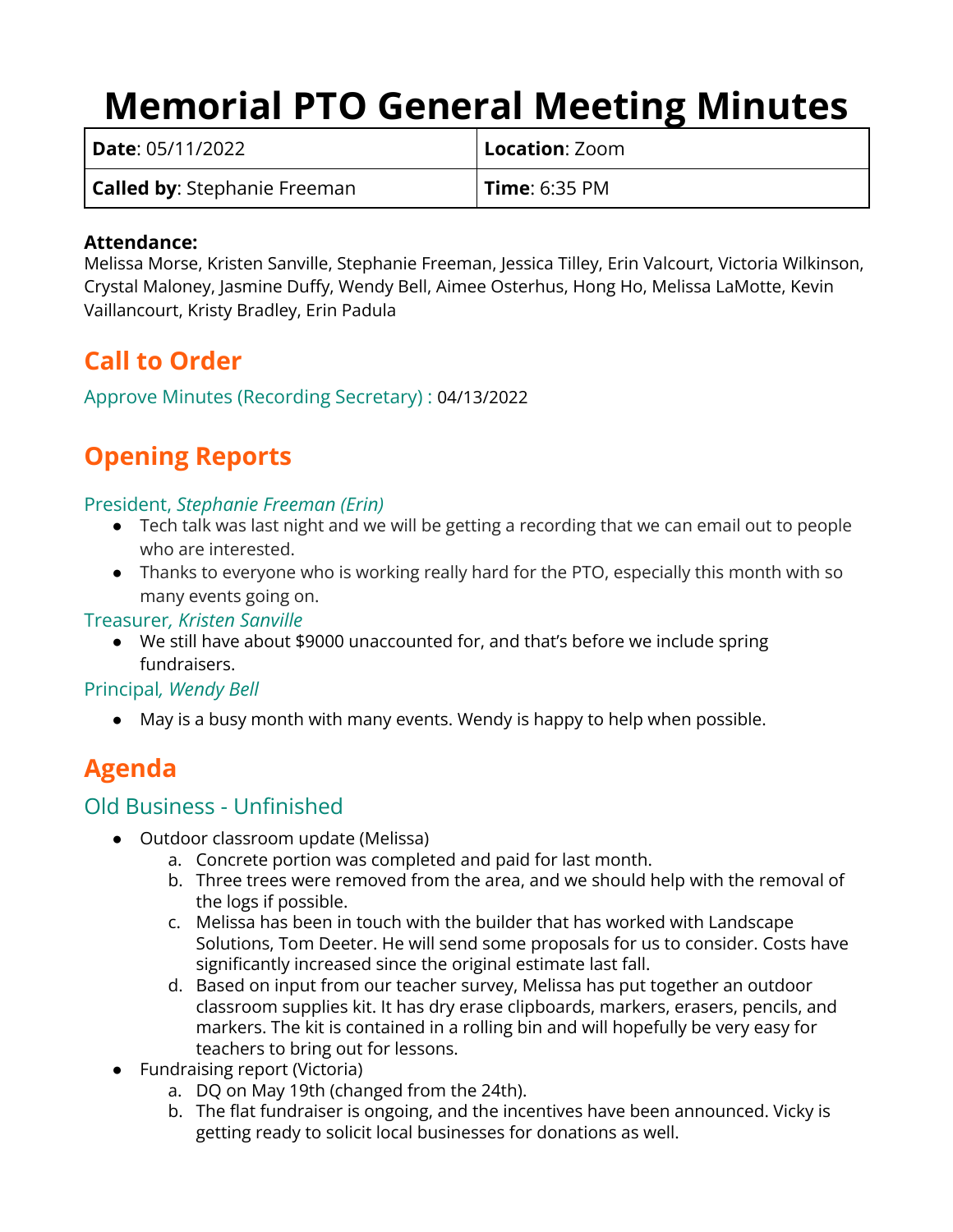- c. The basket raffles are starting to come in and it seems to be going well.
- Spring event updates
	- a. Book fair evening event (May 25) (Crystal)
		- i. There are two sign ups: one for setup/cleanup and registers. The signup for parents to help children shop will come out soon as well.
		- ii. The fair gets delivered on Thursday.
		- iii. Leah Hagen is going to read stories and bring activities for the kids for the evening event on the 25th.
	- b. 4th grade sendoff, June 9 (rain date June 10) (Melissa L./Brenda)
		- i. T-shirts are ordered.
		- ii. Ice cream is set as well, we will need scoopers.
		- iii. Mayra has handled the banners.
		- iv. The slide show is nearly done.
		- v. A SignUp Genius will go out within the next day or two for volunteers for the day as well as materials.
	- c. Field day, June 2 (rain date June 3) (Erin)
		- i. The SignUp Genius was filled up within an hour. We are very well supported by our community.
		- ii. Main St. Pizza will give us a discount on pizza for volunteers.
		- iii. Crystal will order freeze pops and allergy friendly options.
		- iv. The lunch schedule is still being worked out.
	- d. Family Fun Fest, June 4 (rain date June 11) (Jessica)
		- i. Jess will schedule another committee meeting soon.
		- ii. There will not be a lot of food trucks, but there will be some options and plenty of snacks.
		- iii. Our Facebook event shows a lot of interest so far. We will put out flyers in a digital format.
- Yearbook (Stephanie/Erin)
	- a. We are making progress and between teacher uploads and social media, we have good pictures.
	- b. We have decided to not get it published during the school year because we are moving slowly, and it will give us time to include pictures from book fair, Field day and 4th grade send off.
	- c. We will be announcing the cover winner soon and sending out a Google Form to inquire about interest.
	- d. Pick up will be worked around school supply kit pick up and events at Miscoe.
- May elections (Jessica)
	- a. Jess will send an email ballot after the meeting. We are still looking for a Cultural Arts and Fundraising Chairperson.

#### New Business - Ideas, motions, announcements

- School supply kits (Stephanie/Erin)
	- Ashley is our coordinator for this year and has been in touch with the company we are using.
	- We still need lists from 2nd and 4th grade.
- Teacher requests (Erin/Stephanie)
	- Last week, the board approved the purchase of 20 copies of James and The Giant Peach by Roald Dahl for Mrs. Evans.
- Open to the members or guests to share an idea or make a motion